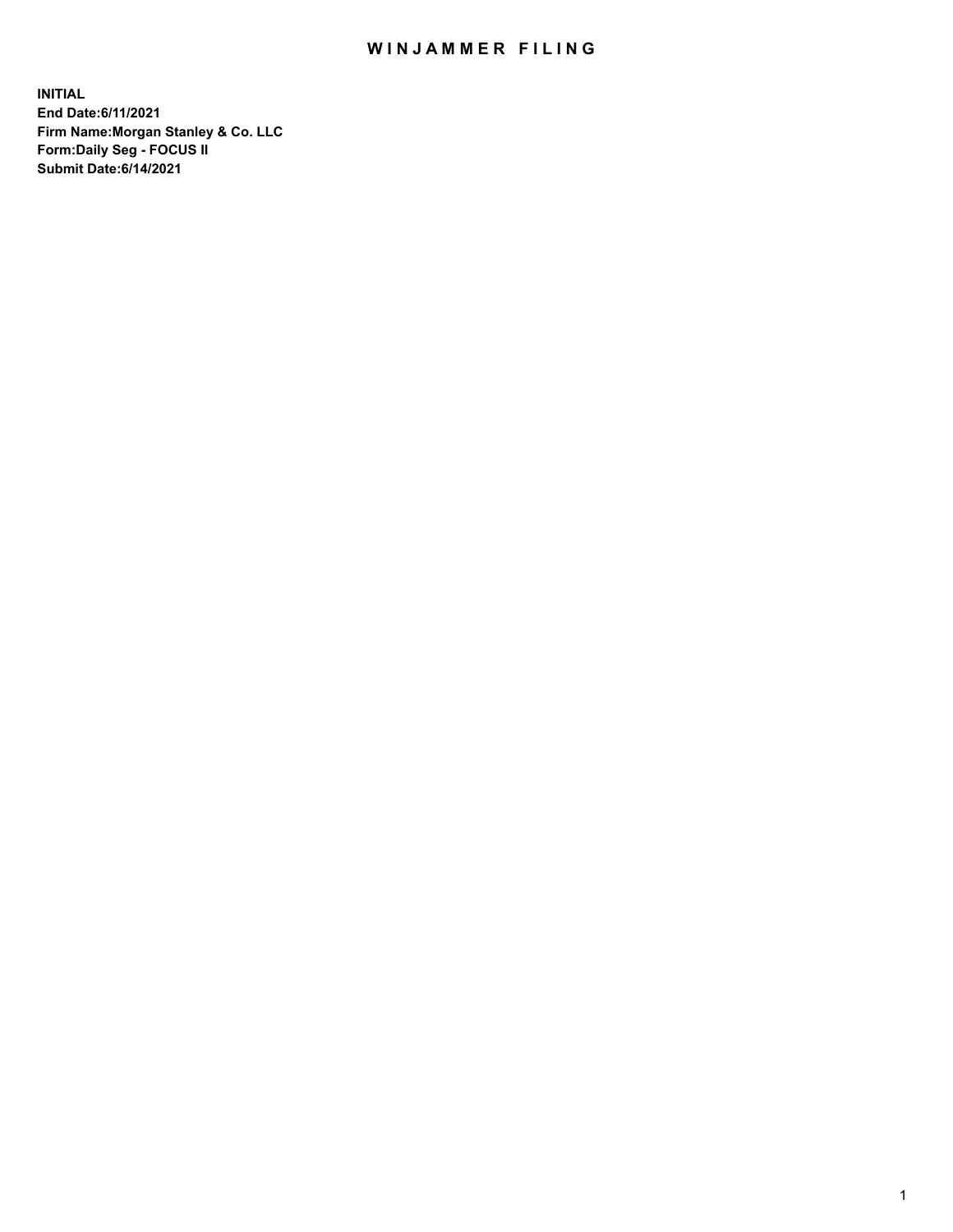**INITIAL End Date:6/11/2021 Firm Name:Morgan Stanley & Co. LLC Form:Daily Seg - FOCUS II Submit Date:6/14/2021 Daily Segregation - Cover Page**

| Name of Company                                                                                                                                                                                                                                                                                                               | Morgan Stanley & Co. LLC                               |
|-------------------------------------------------------------------------------------------------------------------------------------------------------------------------------------------------------------------------------------------------------------------------------------------------------------------------------|--------------------------------------------------------|
| <b>Contact Name</b>                                                                                                                                                                                                                                                                                                           | <b>Ikram Shah</b>                                      |
| <b>Contact Phone Number</b>                                                                                                                                                                                                                                                                                                   | 212-276-0963                                           |
| <b>Contact Email Address</b>                                                                                                                                                                                                                                                                                                  | Ikram.shah@morganstanley.com                           |
| FCM's Customer Segregated Funds Residual Interest Target (choose one):<br>a. Minimum dollar amount: ; or<br>b. Minimum percentage of customer segregated funds required:% ; or<br>c. Dollar amount range between: and; or<br>d. Percentage range of customer segregated funds required between:% and%.                        | 235,000,000<br><u>0</u><br><u>00</u><br>0 <sup>0</sup> |
| FCM's Customer Secured Amount Funds Residual Interest Target (choose one):<br>a. Minimum dollar amount: ; or<br>b. Minimum percentage of customer secured funds required:%; or<br>c. Dollar amount range between: and; or<br>d. Percentage range of customer secured funds required between:% and%.                           | 140,000,000<br><u>0</u><br><u>00</u><br>0 <sub>0</sub> |
| FCM's Cleared Swaps Customer Collateral Residual Interest Target (choose one):<br>a. Minimum dollar amount: ; or<br>b. Minimum percentage of cleared swaps customer collateral required:%; or<br>c. Dollar amount range between: and; or<br>d. Percentage range of cleared swaps customer collateral required between:% and%. | 92,000,000<br><u>0</u><br>0 Q<br>00                    |

Attach supporting documents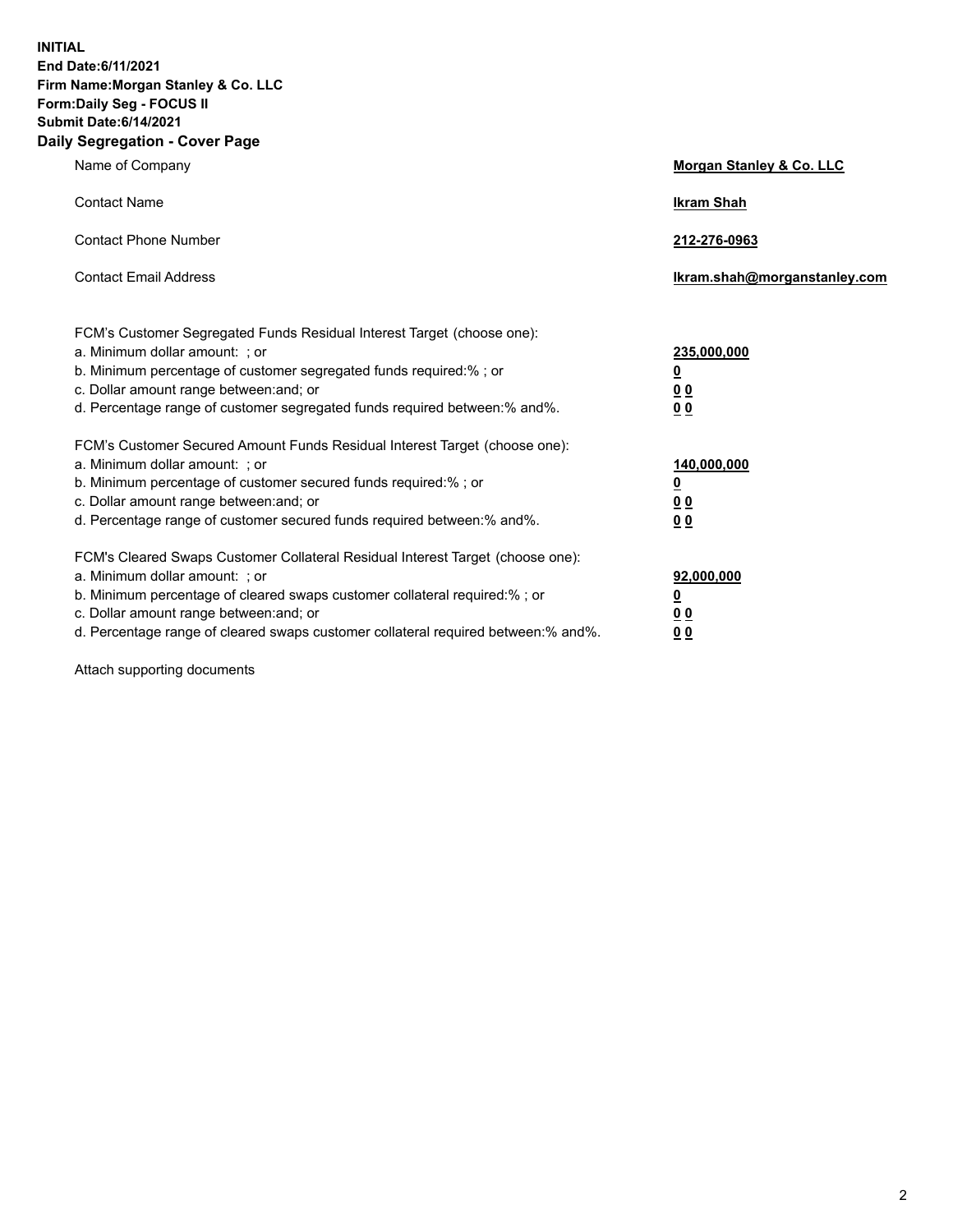## **INITIAL End Date:6/11/2021 Firm Name:Morgan Stanley & Co. LLC Form:Daily Seg - FOCUS II Submit Date:6/14/2021**

**Daily Segregation - Secured Amounts** Foreign Futures and Foreign Options Secured Amounts Amount required to be set aside pursuant to law, rule or regulation of a foreign government or a rule of a self-regulatory organization authorized thereunder 1. Net ledger balance - Foreign Futures and Foreign Option Trading - All Customers A. Cash **4,555,472,590** [7315] B. Securities (at market) **2,177,949,086** [7317] 2. Net unrealized profit (loss) in open futures contracts traded on a foreign board of trade **1,214,425,136** [7325] 3. Exchange traded options a. Market value of open option contracts purchased on a foreign board of trade **32,077,368** [7335] b. Market value of open contracts granted (sold) on a foreign board of trade **-23,786,100** [7337] 4. Net equity (deficit) (add lines 1. 2. and 3.) **7,956,138,080** [7345] 5. Account liquidating to a deficit and account with a debit balances - gross amount **49,387,651** [7351] Less: amount offset by customer owned securities **-48,012,513** [7352] **1,375,138** 6. Amount required to be set aside as the secured amount - Net Liquidating Equity Method (add lines 4 and 5) 7. Greater of amount required to be set aside pursuant to foreign jurisdiction (above) or line 6. FUNDS DEPOSITED IN SEPARATE REGULATION 30.7 ACCOUNTS 1. Cash in banks A. Banks located in the United States **551,070,644** [7500] B. Other banks qualified under Regulation 30.7 **518,519,761** [7520] **1,069,590,405** 2. Securities A. In safekeeping with banks located in the United States **568,368,242** [7540] B. In safekeeping with other banks qualified under Regulation 30.7 **43,020,771** [7560] **611,389,013** 3. Equities with registered futures commission merchants A. Cash **17,680,666** [7580] B. Securities **0** [7590] C. Unrealized gain (loss) on open futures contracts **5,377,414** [7600] D. Value of long option contracts **0** [7610] E. Value of short option contracts **0** [7615] **23,058,080** [7620] 4. Amounts held by clearing organizations of foreign boards of trade A. Cash **0** [7640] B. Securities **0** [7650] C. Amount due to (from) clearing organization - daily variation **0** [7660] D. Value of long option contracts **0** [7670] E. Value of short option contracts **0** [7675] **0** [7680] 5. Amounts held by members of foreign boards of trade A. Cash **3,685,612,854** [7700] B. Securities **1,566,560,072** [7710] C. Unrealized gain (loss) on open futures contracts **1,209,047,722** [7720]

- D. Value of long option contracts **32,077,368** [7730]
- 
- 6. Amounts with other depositories designated by a foreign board of trade **0** [7760]
- 7. Segregated funds on hand **0** [7765]
- 8. Total funds in separate section 30.7 accounts **8,173,549,414** [7770]
- 9. Excess (deficiency) Set Aside for Secured Amount (subtract line 7 Secured Statement Page 1 from Line 8)
- 10. Management Target Amount for Excess funds in separate section 30.7 accounts **140,000,000** [7780]
- 11. Excess (deficiency) funds in separate 30.7 accounts over (under) Management Target **76,036,196** [7785]

**0** [7305]

[7354] **7,957,513,218** [7355]

**7,957,513,218** [7360]

[7530]

[7570]

 E. Value of short option contracts **-23,786,100** [7735] **6,469,511,916** [7740] **216,036,196** [7380]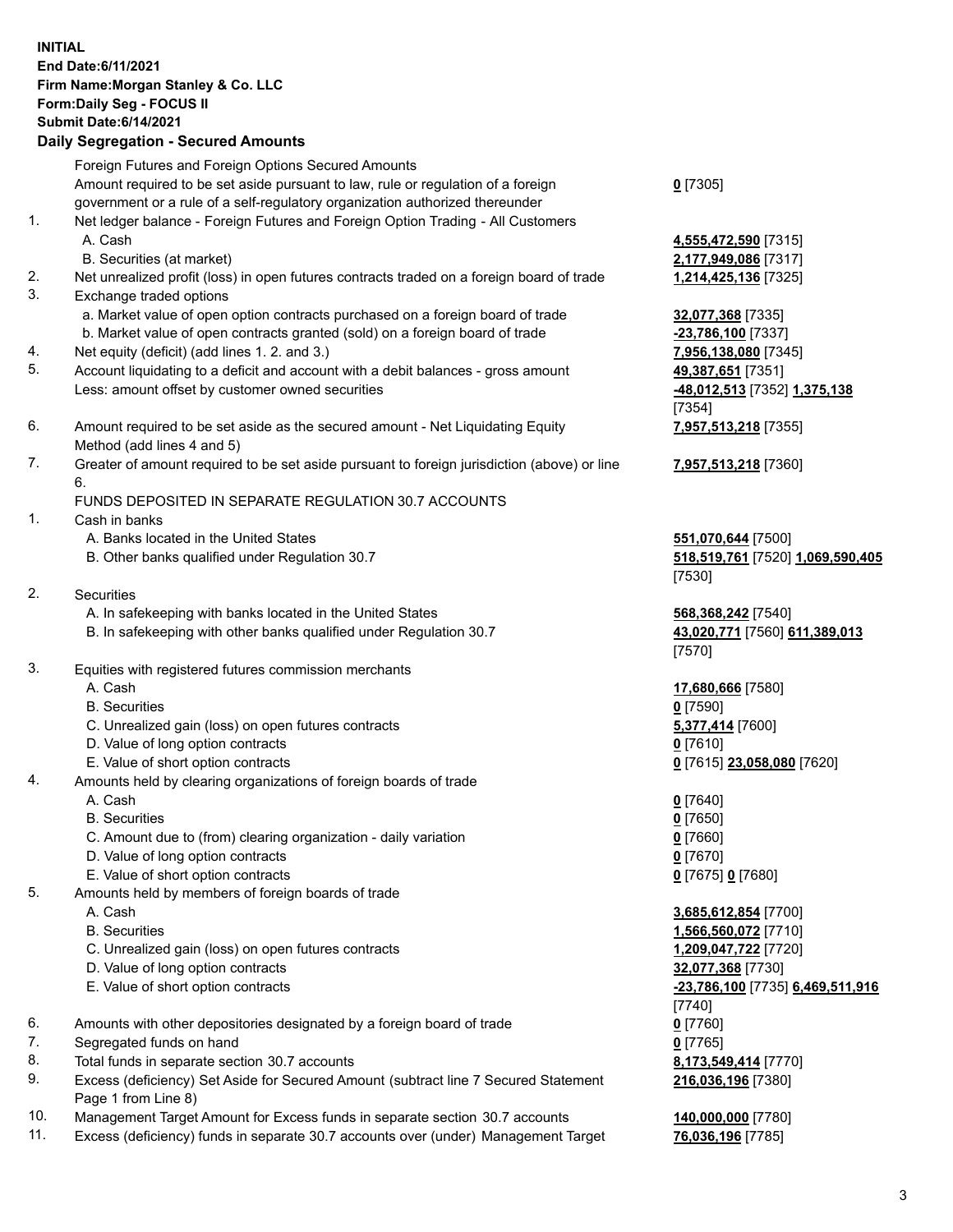**INITIAL End Date:6/11/2021 Firm Name:Morgan Stanley & Co. LLC Form:Daily Seg - FOCUS II Submit Date:6/14/2021 Daily Segregation - Segregation Statement** SEGREGATION REQUIREMENTS(Section 4d(2) of the CEAct) 1. Net ledger balance A. Cash **13,279,649,873** [7010] B. Securities (at market) **8,188,449,159** [7020] 2. Net unrealized profit (loss) in open futures contracts traded on a contract market **3,503,334,957** [7030] 3. Exchange traded options A. Add market value of open option contracts purchased on a contract market **957,222,222** [7032] B. Deduct market value of open option contracts granted (sold) on a contract market **-438,935,265** [7033] 4. Net equity (deficit) (add lines 1, 2 and 3) **25,489,720,946** [7040] 5. Accounts liquidating to a deficit and accounts with debit balances - gross amount **293,915,465** [7045] Less: amount offset by customer securities **-289,023,634** [7047] **4,891,831** [7050] 6. Amount required to be segregated (add lines 4 and 5) **25,494,612,777** [7060] FUNDS IN SEGREGATED ACCOUNTS 7. Deposited in segregated funds bank accounts A. Cash **2,376,590,772** [7070] B. Securities representing investments of customers' funds (at market) **0** [7080] C. Securities held for particular customers or option customers in lieu of cash (at market) **2,629,344,421** [7090] 8. Margins on deposit with derivatives clearing organizations of contract markets A. Cash **14,709,920,429** [7100] B. Securities representing investments of customers' funds (at market) **0** [7110] C. Securities held for particular customers or option customers in lieu of cash (at market) **5,050,875,309** [7120] 9. Net settlement from (to) derivatives clearing organizations of contract markets **69,598,377** [7130] 10. Exchange traded options A. Value of open long option contracts **957,222,222** [7132] B. Value of open short option contracts **-438,935,265** [7133] 11. Net equities with other FCMs A. Net liquidating equity **16,770,490** [7140] B. Securities representing investments of customers' funds (at market) **0** [7160] C. Securities held for particular customers or option customers in lieu of cash (at market) **0** [7170] 12. Segregated funds on hand **508,229,429** [7150] 13. Total amount in segregation (add lines 7 through 12) **25,879,616,184** [7180] 14. Excess (deficiency) funds in segregation (subtract line 6 from line 13) **385,003,407** [7190] 15. Management Target Amount for Excess funds in segregation **235,000,000** [7194]

16. Excess (deficiency) funds in segregation over (under) Management Target Amount Excess

**150,003,407** [7198]